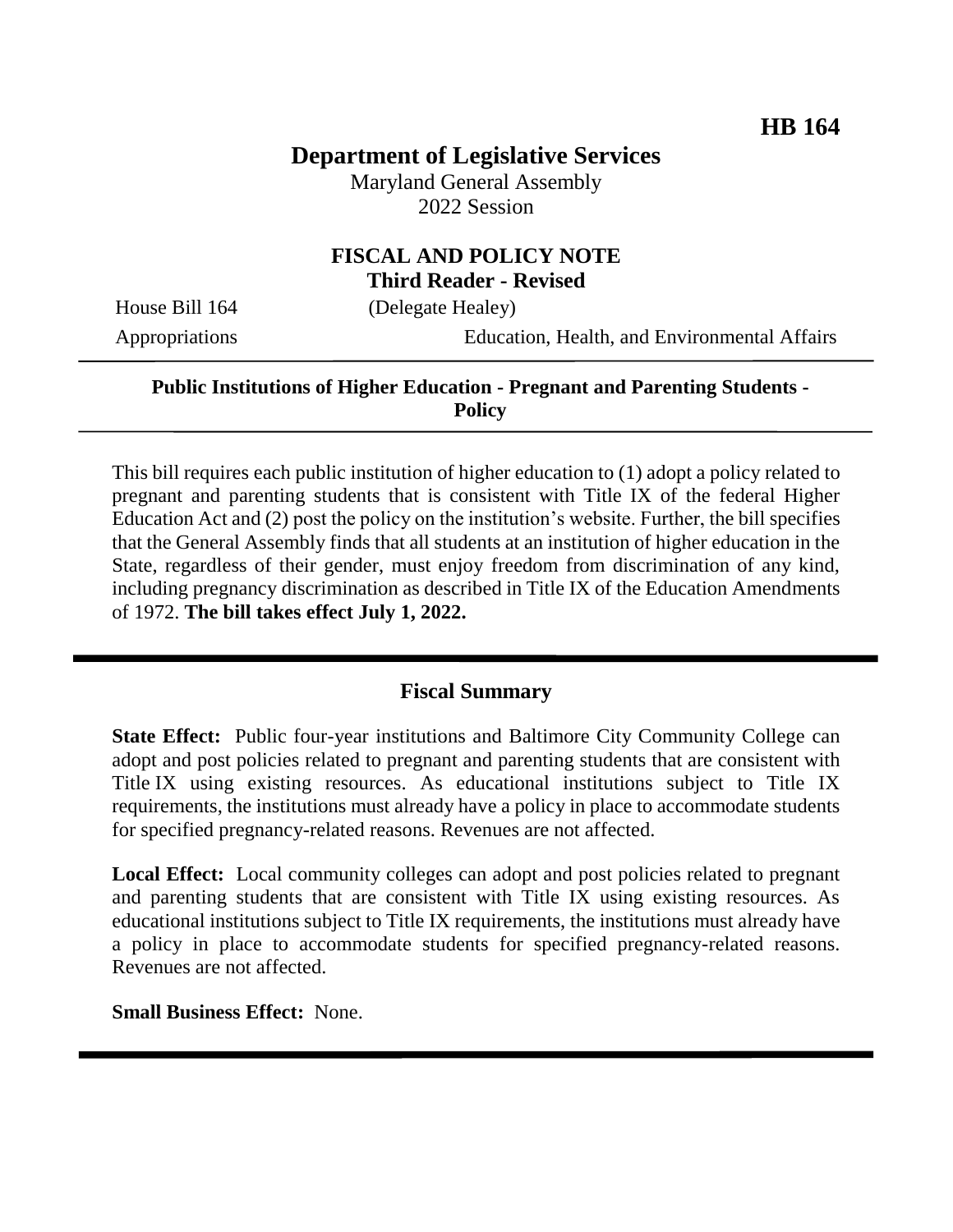#### **Analysis**

**Current Law:** Under federal law – Title IX of the Education Amendments of 1972 – discrimination on the basis of sex in educational programs and activities is prohibited for all educational institutions receiving federal funding. Every institution that receives federal financial assistance is bound by Title IX; however, an educational institution that is controlled by a religious organization is exempt from Title IX when the law's requirements would conflict with the organization's religious tenets.

Federal regulations implementing Title IX prohibit discrimination against a student based on pregnancy, childbirth, false pregnancy, termination of pregnancy, or recovery from any of these conditions and prohibit a school from applying any rule related to a student's parental, family, or marital status that treats students differently based on their sex.

Institutions may not exclude a pregnant student from participating in any part of an educational program. Institutions may implement special instructional programs or classes for a pregnant student; participation must be completely voluntary on the part of the student, and the programs and classes must be comparable to those offered to other students.

Any special services provided to students who have temporary medical conditions must also be provided to a pregnant student. If an institution provides special services, such as homebound instruction or tutoring, for students who miss instruction because they have a temporary medical condition, it must do the same for a student who misses instruction because of pregnancy or childbirth.

An institution must excuse a student's absences because of pregnancy or childbirth for as long as the student's doctor deems the absences medically necessary. An institution may require a pregnant student or student who has given birth to submit medical certification for school participation only if the school also requires such certification from all students with physical or emotional conditions requiring the attention of a physician. When a student returns to school, the student must be allowed to return to the same academic and extracurricular status as before the student's medical leave began.

Institutions are required to have at least one person who manages Title IX complaints, typically called a "Title IX coordinator."

## **Additional Information**

**Prior Introductions:** None.

HB 164/ Page 2